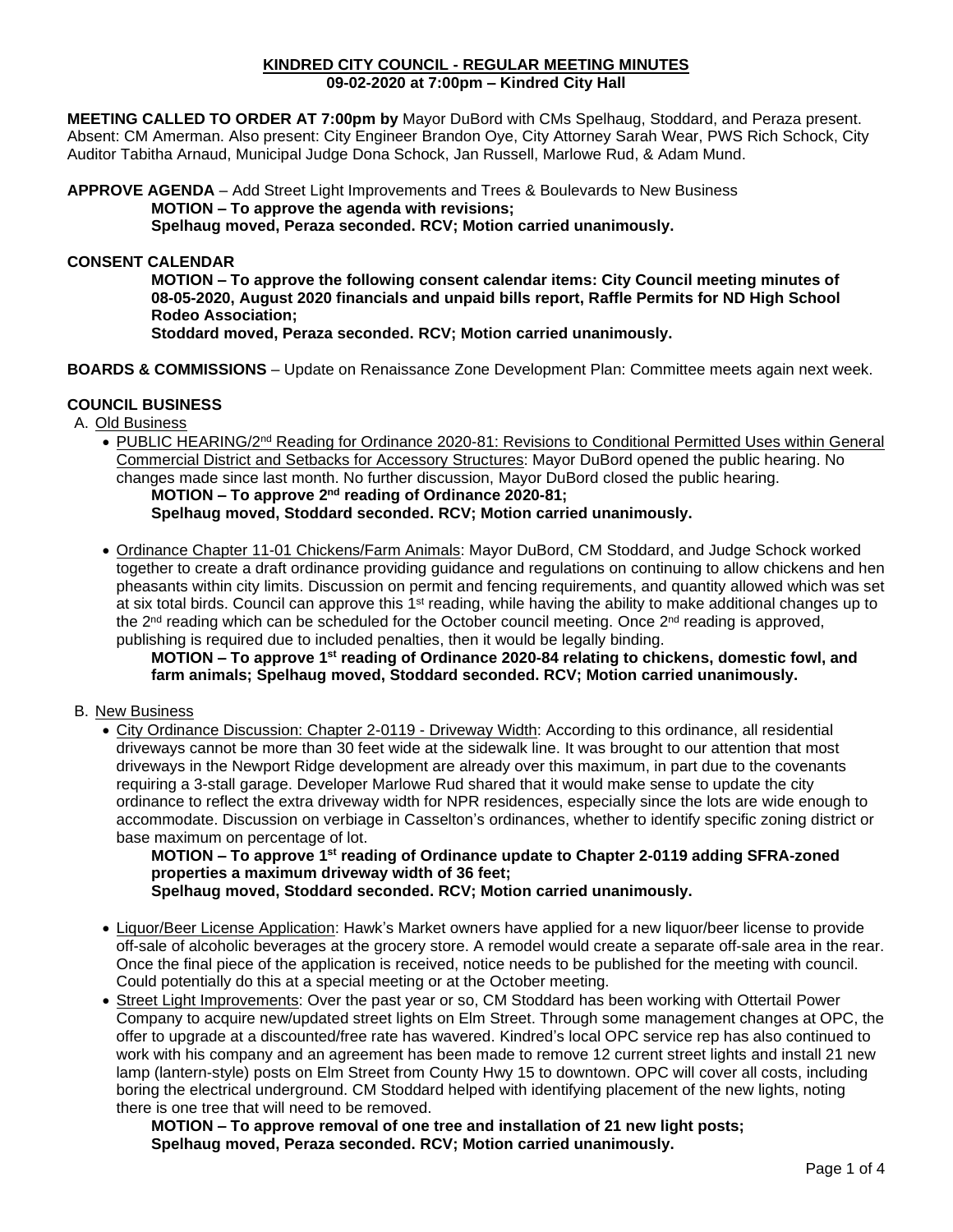- Trees & Boulevards: With the discussion on street light improvements and planting of new trees on Elm Street, the idea of when trees are allowed in the boulevard was brought up. City Ordinance Chapter 3-02 on Boulevards (3-0205) outlines that boulevard care is the responsibility of the abutting property owner and that placement of any gravel, pavement, other hard surfaces/landscaping, trees/shrubs/plants in the boulevard need to make a written request to city council for approval. Chapter 3-03 on Trees outlines that street tree species are to be identified, however a property owner can provide a written request for any species not on the list.
- C. Planning & Zoning: Variance request approved at last meeting for additional ground coverage and height on a new accessory structure at 140 Linden St.
- D. Pool/Park Board: Thank you to the Park Board staff and volunteers for the installation and rehab of the bubble jungle gym at City Park! It looks great!!
- E. Police: Deputy Beckius provided the August 2020 report with 31 calls for service as follows: 3-medical; 3-animal calls; 10-public assist; 3-traffic complaint; 1-domestic; 1-reckless driving; 1-fire assist; 1-accident; 3-alarm; 1 welfare check; 1-burglary; 1-impaired driver; 1-harrassment; 1-juvenile complaint. Deputy Beckius shared that the stop signs and trader trailer seemed to improve traffic concerns on Dakota St; CM Peraza & Stoddard agreed. Increased golf cart traffic has raised concerns due to younger drivers and seeing many younger/infant passengers. Discussion regarding legalities of off highway vehicles and enforcement. Golf carts are not legal on streets/highways under state laws. Communities that have golf courses have special ordinances that allow them "from residence to course, using shortest distance possible". Off highway vehicles are only legal on streets if registered, insured, and has working lights/signals. City would like to work with Cass Co Sheriff's Department on educating residents and taking a common-sense approach. Preferably drivers should be licensed and passengers should remain seated. Use of any motor vehicle on the bike paths or sidewalks is posted as prohibited. Deputy Beckius also shared that Cass Fargo Emergency Management's CODE RED system has been replaced with Cass Clay Alerts for emergency alert services. Users must re-register at [www.cassclayalerts.gov](http://www.cassclayalerts.gov/) or call 701-476- 4068 for more information. The City will post to our website and send info to residents via email and newsletter.

#### F. Engineering:

• **Wastewater Treatment Improvements; Sewer Improvement District 2019-1:** Soil borings have been completed at the two identified potential sites for the new lagoon west of town. After meeting with the PW committee on 7/28/2020, engineer's recommendation is to make an offer on the Braaten property in part due to quality of soil samples and additional due to the larger amount of acreage available for construction staging. Would look to purchase 50 acres for lagoon site, possibly reduce to 45 acres with drain easements; additional 31 acres would be temporary construction easement and could be sold after project completion to highest bidder. Abutting farmer has expressed interest in the additional acreage. Discussion on purchase agreement options: \$11K-\$13.5K/ac, tax incentives for "donated" land to city, \$300/ac for temporary easement. Land owner is very motivated and interested in selling whole 81 acres, not only 50 acres needed. Preliminary visits with surround landowners and tenants had no major objections to project, and township stated that a conditional use permit for the lagoon should be agreeable, would just need special meeting for public hearing.

**MOTION, passed – To approve initial offer to David Braaten of \$311,800 for purchase of 50 acres and temporary easement of 31 acres, not to exceed \$400,000; Stoddard moved, Peraza seconded. RCV; Motion carried unanimously.**

**MOTION, passed – To approve Farmer's National land appraisal up to \$2,000; Spelhaug moved, Peraza seconded. RCV; Motion carried unanimously.**

**MOTION, passed – To approve Beaver Creek Archaeology proposal of \$3,000 for cultural resources survey;**

**Stoddard moved, Spelhaug seconded. RCV; Motion carried unanimously.**

Wetland delineation to be completed inhouse by Moore under current contract.

**MOTION, passed – To approve Moore Engineering Invoices 24309 for \$37,803.40 & Invoice 24636 for \$6,831.55;**

**Peraza moved, Spelhaug seconded. RCV; Motion carried unanimously.**

• **Newport Ridge Phase 4; Improvement District 2020-1 & Water Looping Project 2020-2:** The airport runway lights are now operational; soil compaction has improved; additional material may be needed.

**MOTION, passed – To approve Moore Engineering Invoices 24639 for \$5125.00 & 24638 for \$3719.90;**

**Spelhaug moved, Stoddard seconded. RCV; Motion carried unanimously.**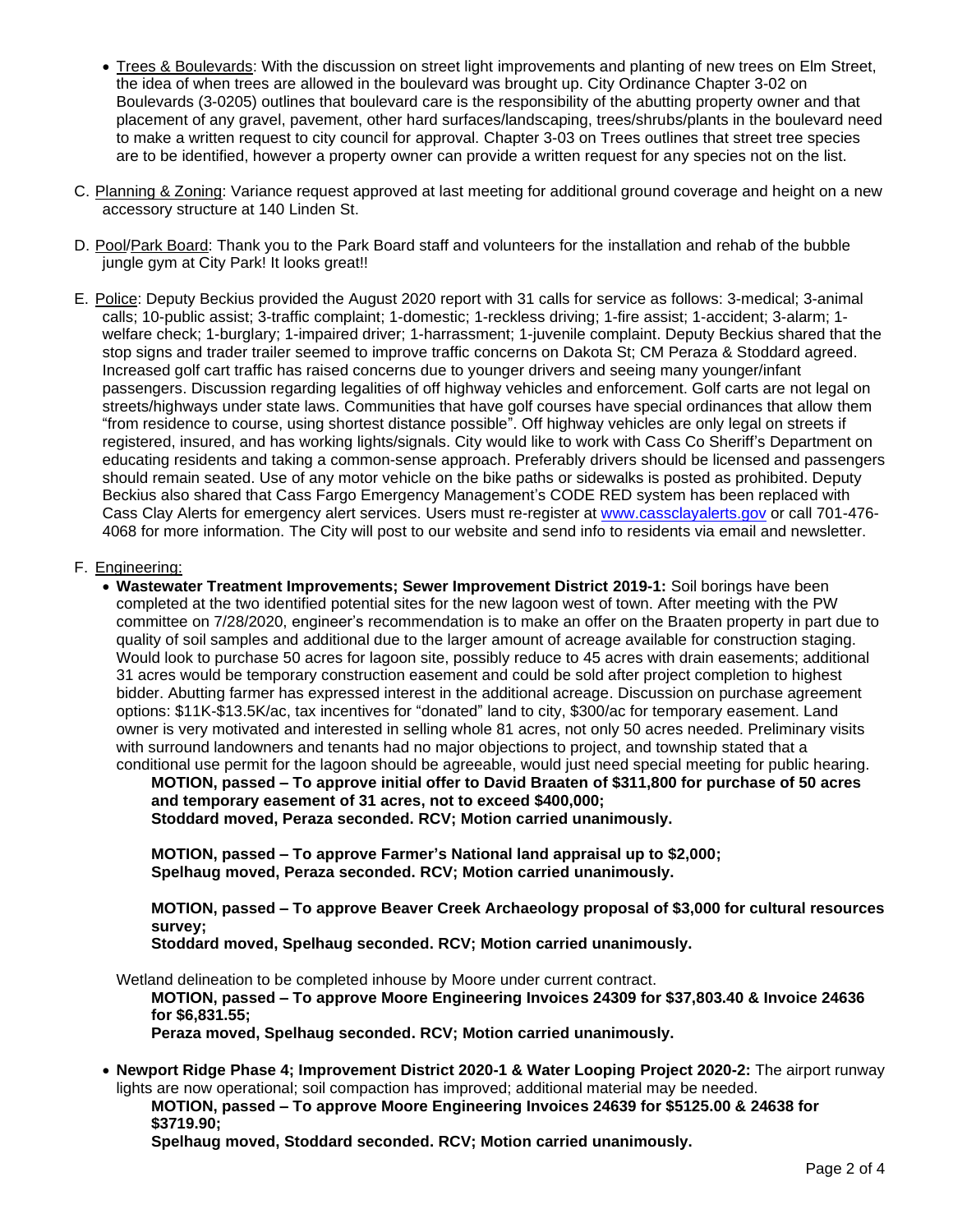- **7 th Avenue Improvements:** Contractor has not requested a final CAP; Moore will review when received.
- **Viking Addition Dewatering Well (2nd Ave S):** Virtual bid opening is scheduled for tomorrow, 9/3/2020. Pushed completion date to mid-2021 to encourage more contractors to bid/reduce expenses. **MOTION, passed – To approve Moore Engineering Invoice 24664 for \$692.50; Peraza moved, Stoddard seconded. RCV; Motion carried unanimously.**
- **Lift Station and Force Main Improvements – Phase 2 Wastewater Improvements:** No update.
- **Capital Improvements Plan:** Public Works Committee and Cass Rural Water scheduled for 9/18/2020. **MOTION, passed – To approve Moore Engineering Invoice 24637 for \$1823.50; Stoddard moved, Peraza seconded. RCV; Motion carried unanimously.**
- **Water Tower; Improvement District 2016-1:** Maguire Iron has corrected defective work identified with KLM's 1-year inspection. Grass growth is still not established to level of approval; was not watered properly according to project plans. \$7K was requested with CAP #21; suggest reduction to \$5K, retaining \$2K for grass. **MOTION, passed – To approve Contractor's Application for Payment No 21 for \$5000 and adjustment to Final Balancing Change Order No 7 reducing contract by additional \$2000; Spelhaug moved, Peraza seconded. RCV; Motion carried unanimously.**

**MOTION, passed – To approve Moore Engineering Invoice 24635 for \$3703.50 and set of compliance certification documents as presented; Peraza moved, Spelhaug seconded. RCV; Motion carried unanimously.** 

• **Alley Survey:** Moore presented a revised alley survey proposal to find pins in two blocks of the Spruce/Elm alleyway. These areas have had the greatest concern with trees and alley maintenance. Proposal maximum estimate includes \$4900 for locating, \$1000 for setting pins, and \$1500 for encroachments.

## **MOTION, passed – To approve Moore Engineering alley survey proposal up to \$7500; Peraza moved, Spelhaug seconded. RCV; Motion carried unanimously.**

- **5 th Ave N Sidewalks:** On hold.
- **Downtown Beautification & Sidewalks:** After meeting with a few council members and city staff in July, August, & September, Moore presented a preliminary concept /vison plan and draft exhibit to provide downtown upgrades. Overall thoughts are to try to encourage walkability by creating new/larger sidewalk spaces, possibly a "plaza" type area in the "triangle" lot across from grocery store. Discussion on scope of project, overall plan and objectives, and basis of proposal. Moore would assist with a multi-year process of conducting meetings with city officials; stakeholder meetings with school, park districts, businesses, etc; reviewing underground utilities for possible upgrades prior to new sidewalks/street work being completed; implementing pop-up demonstrations to "test" upgrades ahead of full project; attending Kindred Days event to assist with gaining public input; preparing cost estimates and project plans (having these ready now, will allow for quicker response for submission when funding opportunities arise).

### **MOTION, passed – To approve Moore Engineering downtown improvements proposal up to \$27,800;**

## **Stoddard moved, Peraza seconded.**

Discussion on benefits for expense: aesthetics, more inviting spaces, areas for residents to gather, increase business involvement/upgrades, options to obtain grant funds.

**RCV = NO: Spelhaug, YES: Stoddard & Peraza; Motion carried.**

# G. PWS

- Scheduled for Water Distribution exam in Bismarck on Sept 29<sup>th</sup>
- Lead and Copper water testing samples are scheduled for next week, Sept 8-10. State selected residences have received notice of dates and will collect samples for City to send in.
- Traffic improvements have made a difference. Big thanks to CCSO, Deputy Beckius, & Deputy Moon!
- Continuing discussion on sidewalk and crosswalk improvements on Dakota St and 5<sup>th</sup> Ave N, trying to set meeting with school.
- Reviewing list of city equipment/assets and researching best routes for liquidation of unused pieces.
- Reviewing ordinances as time allows for possible updates or further discussion.